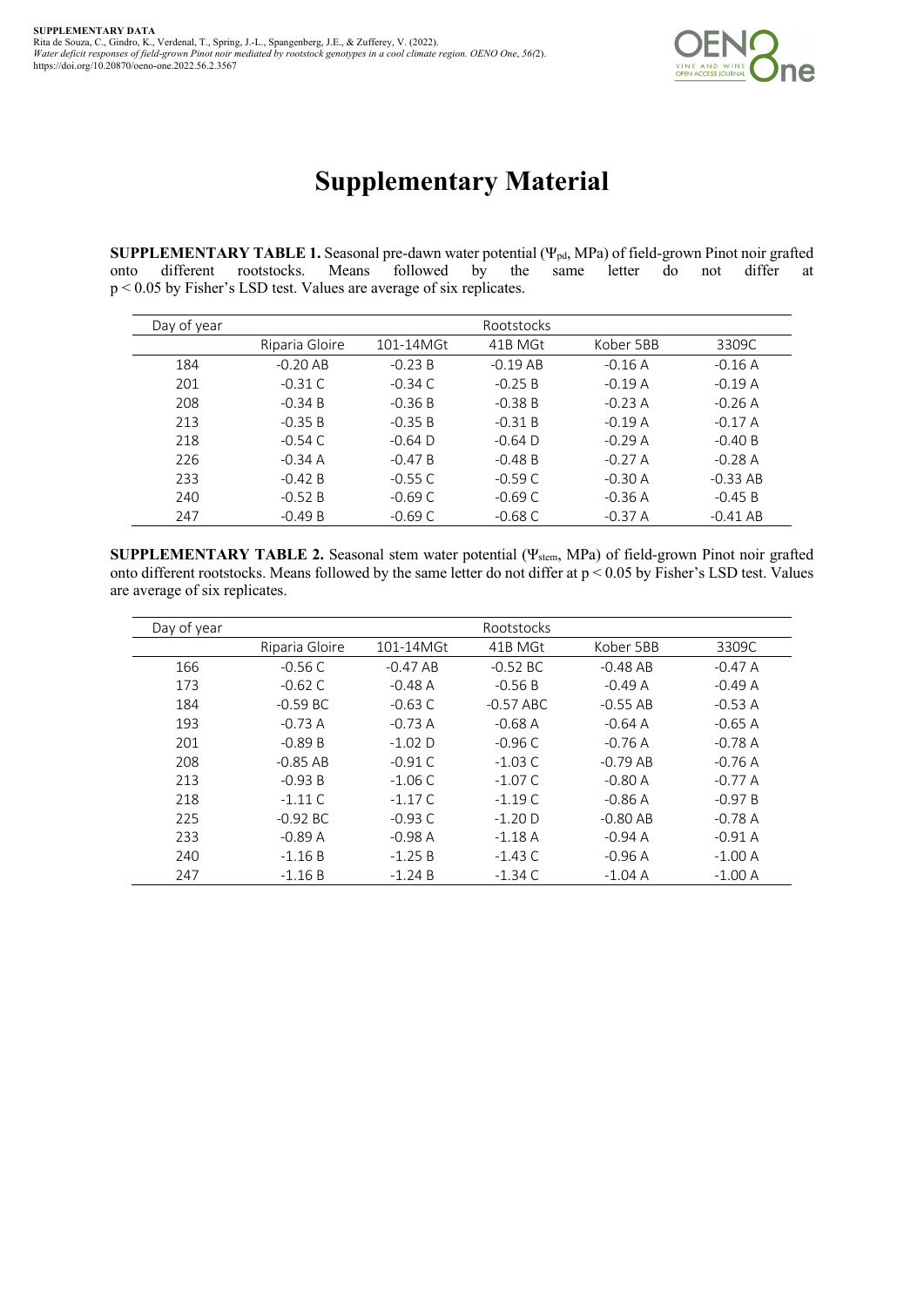

**SUPPLEMENTARY TABLE 3.** Seasonal trends of photosynthesis  $(A, \mu \text{mol m}^2 s^{-1})$  of field-grown Pinot noir grafted onto different rootstocks during the morning and afternoon. Means followed by the same letter do not differ at p < 0.05 by Fisher's LSD test. Values are average of six replicates.

| Day of year |                |           | Rootstocks |           |         |
|-------------|----------------|-----------|------------|-----------|---------|
|             | Riparia Gloire | 101-14MGt | 41B MGt    | Kober 5BB | 3309C   |
|             |                |           | Morning    |           |         |
| 166         | 18.90 A        | 19,11 A   | 19,22 A    | 19,19 A   | 19,19 A |
| 173         | 16.92 A        | 17,31 A   | 17,41 A    | 17,72 A   | 17,36 A |
| 184         | 14.61 A        | 15,05 A   | 16,26 A    | 16,76 A   | 15,35 A |
| 193         | 14.07 A        | 14,96 A   | 14,13 A    | 15,41 A   | 16,11 A |
| 201         | 12.97 A        | 13,62 A   | 14,32 A    | 15,97 A   | 14,98 A |
| 213         | 14.78A         | 14,29 A   | 14,14 A    | 15,10 A   | 15,97 A |
| 218         | 11.40 A        | 11,01 A   | 10,49 A    | 12,11 A   | 12,61 A |
| 225         | 13.71 A        | 13,82 A   | 11,04 A    | 12,97 A   | 14,90 A |
| 233         | 12.31 A        | 12,10 A   | 11,03 A    | 13,05 A   | 13,27 A |
| 240         | 9.15B          | 7.10B     | 7.70 B     | 12.58 A   | 11.91 A |
| 247         | 11.04 A        | 10,50 A   | 9,62 A     | 11,81 A   | 12,70 A |
|             |                |           | Afternoon  |           |         |
| 208         | 11.44 A        | 12.68 A   | 11.39 A    | 12.77 A   | 14.89 A |
| 213         | 12.19 A        | 12.14 A   | 9.52 A     | 11.57 A   | 13.47 A |
| 218         | 5.78 A         | 7.29 A    | 4.94 A     | 8.99 A    | 7.99 A  |
| 225         | 9.70 A         | 9.62A     | 6.22B      | 9.10 A    | 11.20 A |
| 233         | 8.67 BC        | 9.61 B    | 6.41 C     | 10.94 AB  | 11.47 A |
| 240         | 4.26 AB        | 3.15B     | 2.99 B     | 7.19 A    | 6.62 A  |
| 247         | 7.10 A         | 7.92 A    | 5.67 A     | 7.90 A    | 8.72 A  |

**SUPPLEMENTARY TABLE 4.** Seasonal trends of stomatal conductance (gs, mol m<sup>-2</sup>s<sup>-1</sup>) of field-grown Pinot noir grafted onto different rootstocks during the morning and afternoon. Means followed by the same letter do not differ at p < 0.05 by Fisher's LSD test. Values are average of six replicates.

| Day of year |                |           | Rootstocks |           |       |
|-------------|----------------|-----------|------------|-----------|-------|
|             | Riparia Gloire | 101-14MGt | 41B MGt    | Kober 5BB | 3309C |
|             |                |           | Morning    |           |       |
| 166         | 0.37A          | 0.37A     | 0.38A      | 0.36A     | 0.39A |
| 173         | 0.31A          | 0.30A     | 0.32A      | 0.34A     | 0.38A |
| 184         | 0.23A          | 0.27A     | 0.30A      | 0.30A     | 0.29A |
| 193         | 0.20A          | 0.23A     | 0.20A      | 0.24A     | 0.26A |
| 201         | 0.18A          | 0.21A     | 0.23A      | 0.27A     | 0.28A |
| 213         | 0.26AB         | 0.22B     | 0.22B      | 0.25 AB   | 0.32A |
| 218         | 0.15A          | 0.15A     | 0.13A      | 0.15A     | 0.17A |
| 225         | 0.18A          | 0.17A     | 0.13B      | 0.17A     | 0.25A |
| 233         | 0.20A          | 0.17A     | 0.15A      | 0.22A     | 0.21A |
| 240         | 0.12B          | 0.08B     | 0.09B      | 0.19A     | 0.17A |
| 247         | 0.15A          | 0.15A     | 0.12A      | 0.18A     | 0.21A |
|             |                |           | Afternoon  |           |       |
| 208         | 0.16A          | 0.20A     | 0.16A      | 0.18A     | 0.25A |
| 213         | 0.17A          | 0.21A     | 0.12A      | 0.15A     | 0.22A |
| 218         | 0.07A          | 0.06A     | 0.05A      | 0.11A     | 0.10A |
| 225         | 0.13 AB        | 0.15A     | 0.08B      | 0.12 AB   | 0.17A |
| 233         | 0.10 BC        | 0.13 AB   | 0.06C      | 0.14 AB   | 0.16A |
| 240         | 0.04B          | 0.03B     | 0.03B      | 0.08A     | 0.09A |
| 247         | 0.10A          | 0.10A     | 0.06A      | 0.14A     | 0.12A |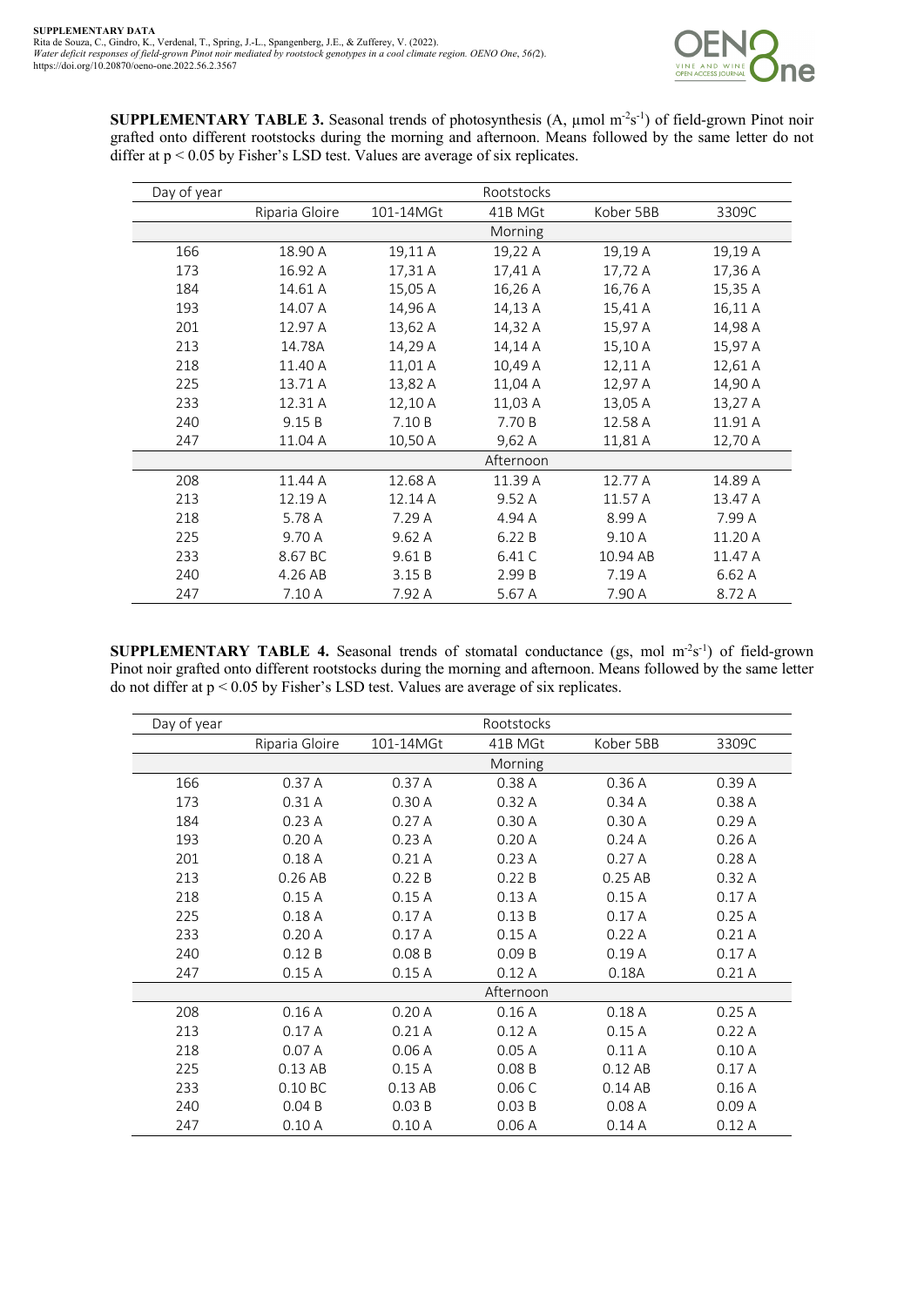

**SUPPLEMENTARY TABLE 5.** Seasonal trends of transpiration  $(E, \text{mmol m}^2s^{-1})$  of field-grown Pinot noir grafted onto different rootstocks during the morning and afternoon. Means followed by the same letter do not differ at p < 0.05 by Fisher's LSD test. Values are average of six replicates.

| Day of year |                |           | Rootstocks |           |         |
|-------------|----------------|-----------|------------|-----------|---------|
|             | Riparia Gloire | 101-14MGt | 41B MGt    | Kober 5BB | 3309C   |
|             |                |           | Morning    |           |         |
| 166         | 4.88 A         | 4.87 A    | 4.99 A     | 4.92 A    | 5.11 A  |
| 173         | 5.65 A         | 5.88 A    | 6.16 A     | 6.59 A    | 6.48 A  |
| 184         | 4.44 A         | 4.82 A    | 5.30 A     | 5.27 A    | 5.45 A  |
| 193         | 3.70 A         | 3.82 A    | 3.54 A     | 4.16 A    | 4.25 A  |
| 201         | 2.83 C         | 3.07 BC   | 3.57 ABC   | 4.02 A    | 3.73 AB |
| 213         | 4.57 A         | 4.22 A    | 4.14 A     | 5.14A     | 5.28 A  |
| 218         | 3.45 A         | 3.38 A    | 3.02A      | 3.71 A    | 3.83 A  |
| 225         | 3.47 A         | 3.73 A    | 2.68 A     | 3.35 A    | 4.21 A  |
| 233         | 3.75A          | 3.27A     | 3.09A      | 4.10 A    | 4.05 A  |
| 240         | 2.79 BC        | 2.05 C    | 2.15C      | 4.09 A    | 3.71 AB |
| 247         | 2.97 A         | 2.70 A    | 2.17A      | 3.33 A    | 3.49 A  |
|             |                |           | Afternoon  |           |         |
| 208         | 2.99 A         | 3.72 A    | 3.24A      | 3.51A     | 4.26 A  |
| 213         | 4.67 A         | 5.24A     | 3.97 A     | 4.96 A    | 6.12 A  |
| 218         | 2.42 A         | 3.09 A    | 2.03A      | 3.84 A    | 3.49A   |
| 225         | 4.73 AB        | 5.39 A    | 3.12 B     | 4.68 AB   | 6.25A   |
| 233         | 3.05 BC        | 3.66 AB   | 2.08 C     | 4.12 A    | 4.55 A  |
| 240         | 2.18 B         | 1.63B     | 1.53B      | 3.69 A    | 3.93 A  |
| 247         | 3.18 A         | 3.06 A    | 1.99 A     | 3.29A     | 3.69 A  |

**SUPPLEMENTARY TABLE 6.** Seasonal trends of intrinsic waster use efficiency  $(A/gs, \mu \text{mol mol}^{-1})$  of field-grown Pinot noir grafted onto different rootstocks during the morning and afternoon. Means followed by the same letter do not differ at p < 0.05 by Fisher's LSD test. Values are average of six replicates.

| Day of year |                |           | Rootstocks |           |          |
|-------------|----------------|-----------|------------|-----------|----------|
|             | Riparia Gloire | 101-14MGt | 41B MGt    | Kober 5BB | 3309C    |
|             |                |           | Morning    |           |          |
| 166         | 51.30 A        | 51.15 A   | 51.00 A    | 52.87 A   | 49.44 A  |
| 173         | 55.82 A        | 57.88 A   | 56.04 A    | 53.02 A   | 58.18 A  |
| 184         | 65.46 A        | 56.00 B   | 55.15B     | 56.68 B   | 53.82 B  |
| 193         | 70.73 A        | 66.95 A   | 70.14 A    | 66.26 A   | 64.02 A  |
| 201         | 76.24 A        | 69.59A    | 67.11 A    | 60.62 A   | 58.17 A  |
| 213         | 59.23 AB       | 65.77 AB  | 69.49 A    | 61.20 AB  | 50.71B   |
| 218         | 81.51 A        | 85.02 A   | 87.69 A    | 81.92 A   | 79.18 A  |
| 225         | 76.42 B        | 74.67 B   | 94.74 A    | 80.99 AB  | 63.49B   |
| 233         | 64.27B         | 74.96 AB  | 80.87 A    | 68.14 B   | 64.68 B  |
| 240         | 81.31 AB       | 90.40 A   | 92.12 A    | 69.28 C   | 72.39 BC |
| 247         | 74.04 A        | 75.32 A   | 87.84 A    | 71.69 A   | 63.50 A  |
|             |                |           | Afternoon  |           |          |
| 208         | 78.80 A        | 64.67 A   | 77.12 A    | 72.93 A   | 60.17 A  |
| 213         | 75.15 A        | 62.57B    | 83.11 A    | 77.10 A   | 61.17B   |
| 218         | 97.29 A        | 96.79 A   | 100.02 A   | 88.20 A   | 86.00 A  |
| 225         | 78.45 AB       | 69.55 B   | 87.91 A    | 81.70 AB  | 68.65 B  |
| 233         | 95.51 AB       | 85.37B    | 109.02 A   | 87.35 B   | 78.49 B  |
| 240         | 89.18 A        | 87.71 A   | 109.02 A   | 94.81 A   | 76.08 A  |
| 247         | 85.14 A        | 84.47 A   | 98.14 A    | 88.50 A   | 76.02 A  |